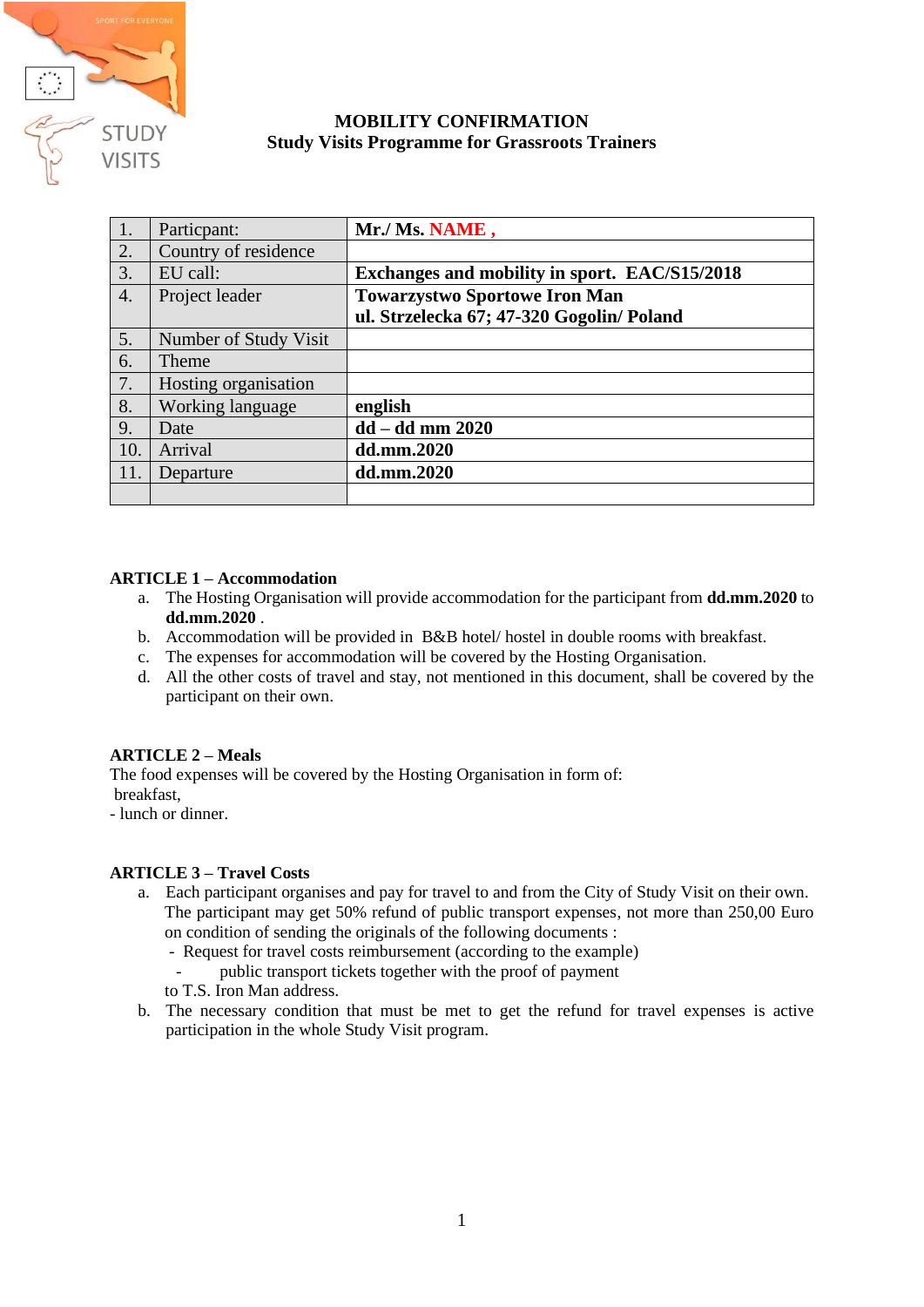# **ARTICLE 4 - Transportation**

- a. In the City of Study Visit, the participants cover public transport costs on their own. They must pay for the transport :
	- from the hotel/hostel to the place where all the activities take place,
	- from the place where all the activities take place to the hotel/hostel.
- b. Transport during activities is provided by the Hosting Organisation.

# **ARTICLE 5 – Participant's costs**

- a. Participation in the Study Visit is free for all the participants with the exception of point b and c below.
- b. Neither Project Leader nor Hosting Organisation do not cover the expenses of participating in the Study Visit which would go beyond those mentioned in ARTICLE 1, ARTICLE 2, ARTICLE 3 and ARTICLE 4.
- c. Each participant pays for their health, accident and general insurance for the period of the Study Visit. Both Project Leader and the hosting organisation do not provide any insurance.

## **ARTICLE 6 – Programme**

- a. The programme prepared by the hosting oganisation is preliminary. Some alternations from organisational reasons are possible. Participants' remarks regarding the programme will be taken into account by the Hosting Organisation to the reasonable extent.
- b. The participant is obliged to take part actively in all the programme agenda.
- c. All the participants are required to prepare and present their own presentations on a topic connected with the Study Visit. Time of presentattion : about 15 minutes.
- d. Approximately 2 weeks before the meeting, the Hosting Organisation will send organisational data concerning accommodation, possible changes in the agenda and other organisational matters.
- e. Activities are conducted in english.

#### **ARTICLE 7 – Taking and using natural persons' image**

With respect to all Images and films, I grant the Project Leader, Hosting Organisation and European Commission (including its services, representatives and agents, as well as contractors acting on behalf of the European Commission), the worldwide rights (hereafter "the Rights") to reproduce, copy, modify, archive, create derivatives (adaptations) using the whole Image or part thereof, or otherwise use the Image either on its own or with or as a component of other elements, in any form whatsoever, including text, data, images, photographs, illustrations, animations, graphics, video segments, paper documents, websites, and any other material, electronic or otherwise.

The purpose of the use of the Image is to illustrate or promote the activities or projects, past, present or future, of the European Union for educational or information purposes.

The material in which the Image will be used may be accessible to the public or published on a public network (e.g. the Internet). Should a legend or caption be written on or near the Image by the European Commission, it will preserve my reputation. However, I understand that the Project Leader nor Commission cannot be held responsible for the use of the Image by third parties not being covered by this authorization.

I understand that the taking of the Image and the granting of the Rights on the Image will not give me any right to a financial compensation.

#### **ARTICLE 8 - Liability**

The Participant shall exonerate European Commission, Towarzystwo Sportowe Iron Man, The Hosting Organisation from any civil liability for damages suffered by him as a result of performance of the Study Visit , provided such damages are not the result of serious and deliberate misconduct on the part of the other party or his staff. European Commission, Towarzystwo Sportowe Iron Man, The Hosting